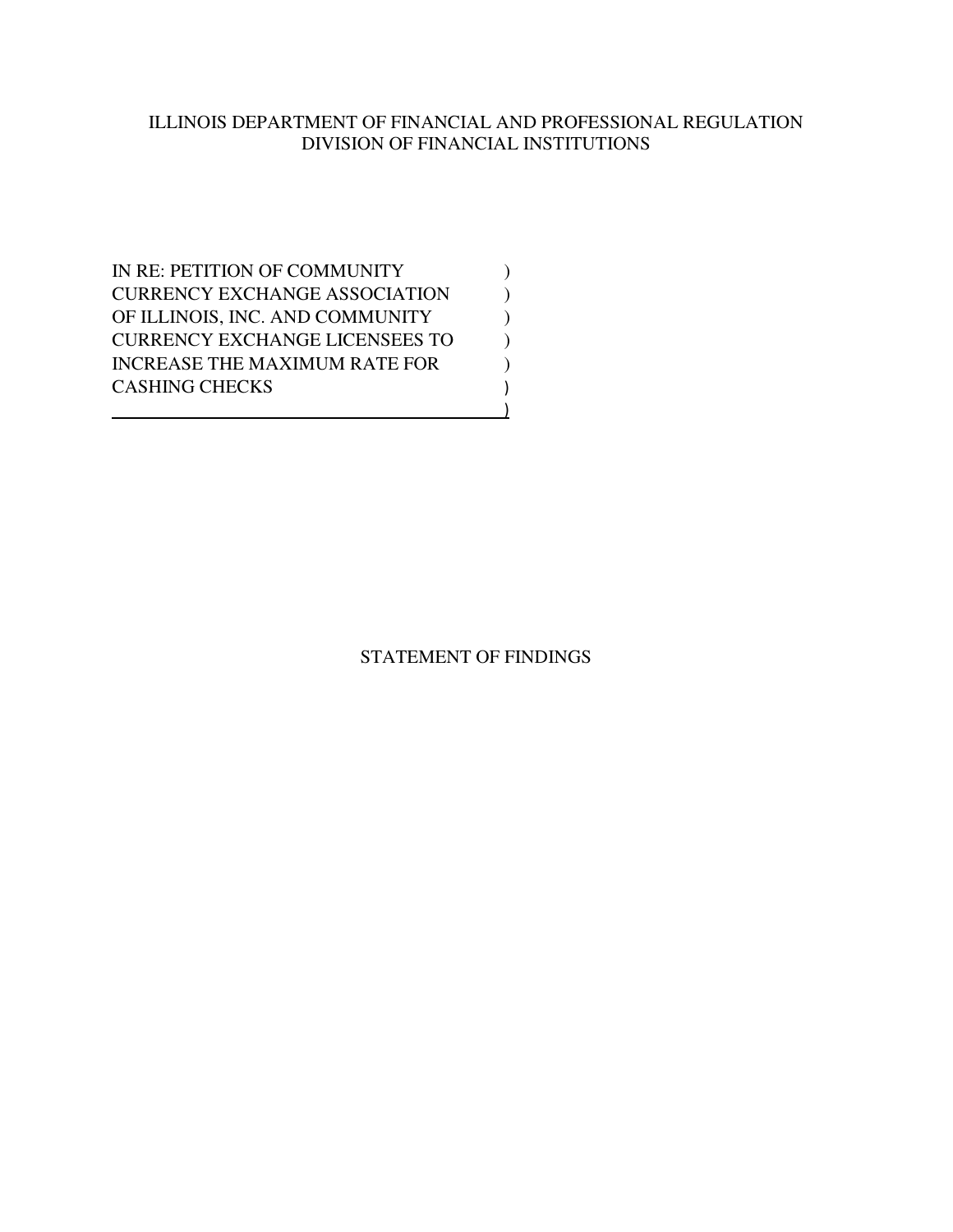### **I. Procedural History**

 $\overline{a}$ 

On February 10, 2017, the Community Currency Exchange Association of Illinois, Inc. (the "Association"), through its counsel, Jenner & Block LLP, and along with the non-member currency exchange owners (collectively referred to as "Petitioners"), submitted a verified petition (the "Petition") (Exhibit 2) to the Illinois Department of Financial and Professional Regulation ("Department"), Division of Financial Institutions ("Division"), to increase the check-cashing rate cap which may be charged by community currency exchanges in Illinois. On this same date, the Petitioners also submitted the "Appendices to the Verified Petition to Increase the Maximum Allowable Check-Cashing Rate for Currency Exchanges" ("Appendix") (Exhibit 3) in favor of a check-cashing rate cap increase. Accordingly, Petitioners requested that pursuant to Section 19.3 of the Currency Exchange Act, 205 ILCS 405/1, *et seq.* (the "Act"), the Secretary of the Department convene public hearings to consider and to authorize an increase in the existing checkcashing rate cap from 2.25% to 2.50% for cashing checks up to  $$1,250.00<sup>1</sup>$ , and an increase in the existing check-cashing rate cap from 2.25% to 3.00% for cashing checks of \$1,250.01 or more.

The Secretary, on March 10, 2017, accepted the Petition (Exhibit 4) and, pursuant to the Act and the administrative rules, designated the Director of the Division (the "Director") to schedule hearings to be held in Chicago and Springfield. Notice of these hearings was published in the Chicago Sun-Times and Springfield State Journal-Register newspapers (Exhibits 6 and 7), as well as posted on the Department's website, http://www.idfpr.com/ (Exhibit 5).

In the notice of hearing, individuals wishing to present testimony or evidence at one of the hearings were advised that they must provide notice to the Division at least five days prior to the hearing, in accordance with administrative rules. 38 Ill. Admin. Code 125.30(f)(2). The

<sup>&</sup>lt;sup>1</sup> Checks cashed by currency exchanges of \$100 or less would still carry a \$1.00 charge in addition to the percentage charge. The Association is not requesting the \$1.00 charge be increased.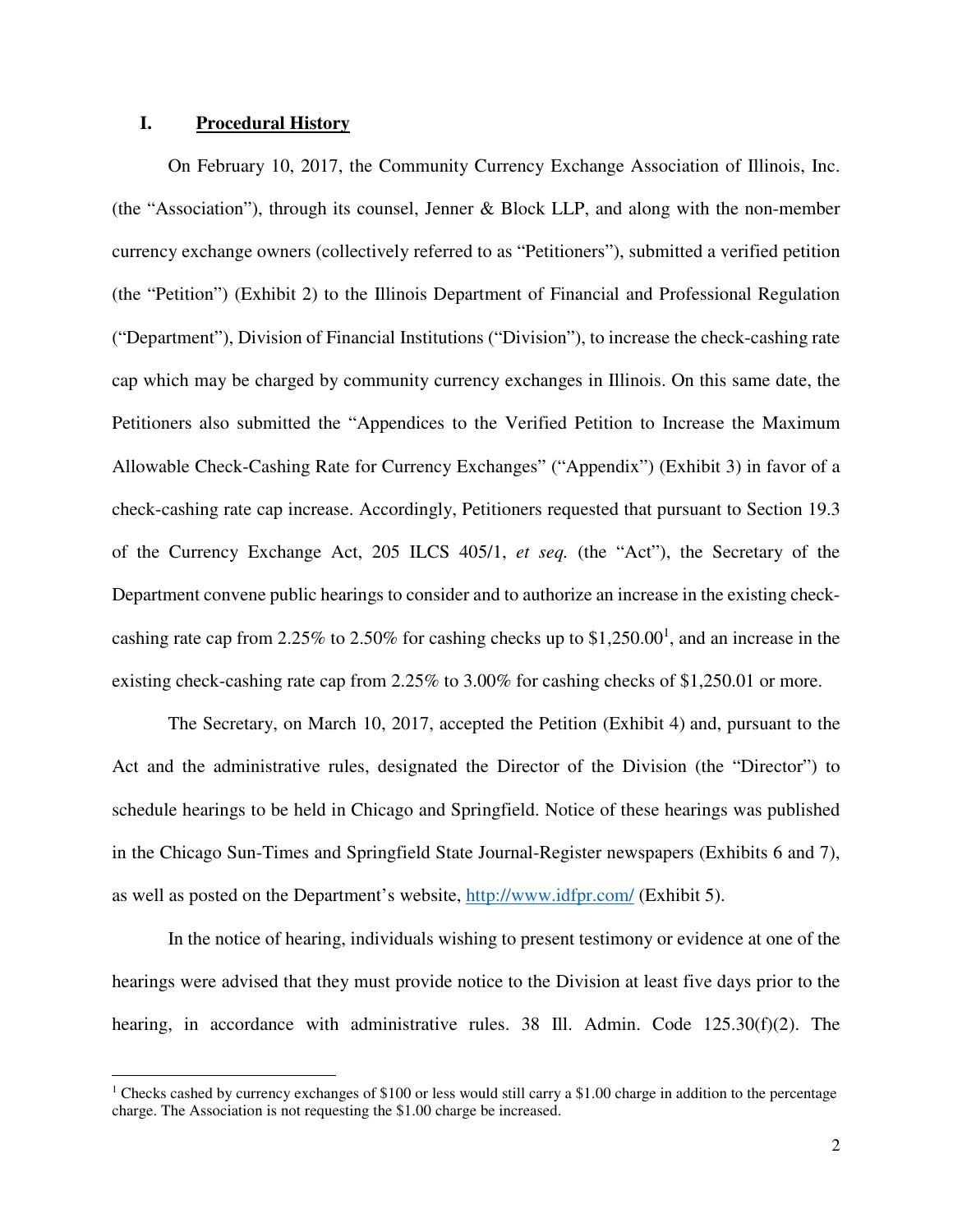Association and the Woodstock Institute provided notice of their intent to testify at the Chicago hearing (Exhibits 8 and 10 respectively). As the Division did not receive any requests to testify at the Springfield hearing, the Director cancelled that hearing.

On April 21, 2017, the Petitioners filed their list of witnesses who would testify at the rate hearing (Exhibit 8). The Petitioners also submitted an analysis of the financial condition of the Illinois currency exchange industry, prepared by its expert, Navigant Consulting (Exhibit 9). No other submissions were provided to the Division prior to the hearing.

The Division held the Chicago hearing on May 9, 2017, in the Michael A. Bilandic Building. The Petitioners and the Woodstock Institute provided testimony during the hearing. A panel consisting of Division employees, presided over by the Director, sought to obtain clarification of certain points elicited during the parties' testimony. In accordance with administrative rules, 38 Ill. Admin. Code 125.30(h), on May 19, 2017, the Petitioners subsequently submitted a document entitled "Post-Hearing Submission of the Community Currency Exchange Association of Illinois, Inc. and Community Currency Exchange Licensees In Support of Their Petition to Increase the Maximum Allowable Check-Cashing Rate" to more fully respond to the Division's expressed concerns and address arguments presented by the Woodstock Institute at the hearing. On May 19, 2017, the Woodstock Institute also submitted a document entitled "Submission of Dory Rand, President of Woodstock Institute to the Director of the Division of Financial Institutions, Illinois Department of Financial and Professional Regulation."

### **II. Analysis**

Currency exchanges are regulated by the Division. Section 19.3 of the Act provides that the Director shall set the check-cashing rate cap for currency exchanges. 205 ILCS 405/19.3. When delegating this power to the Director, the General Assembly specifically stated the following: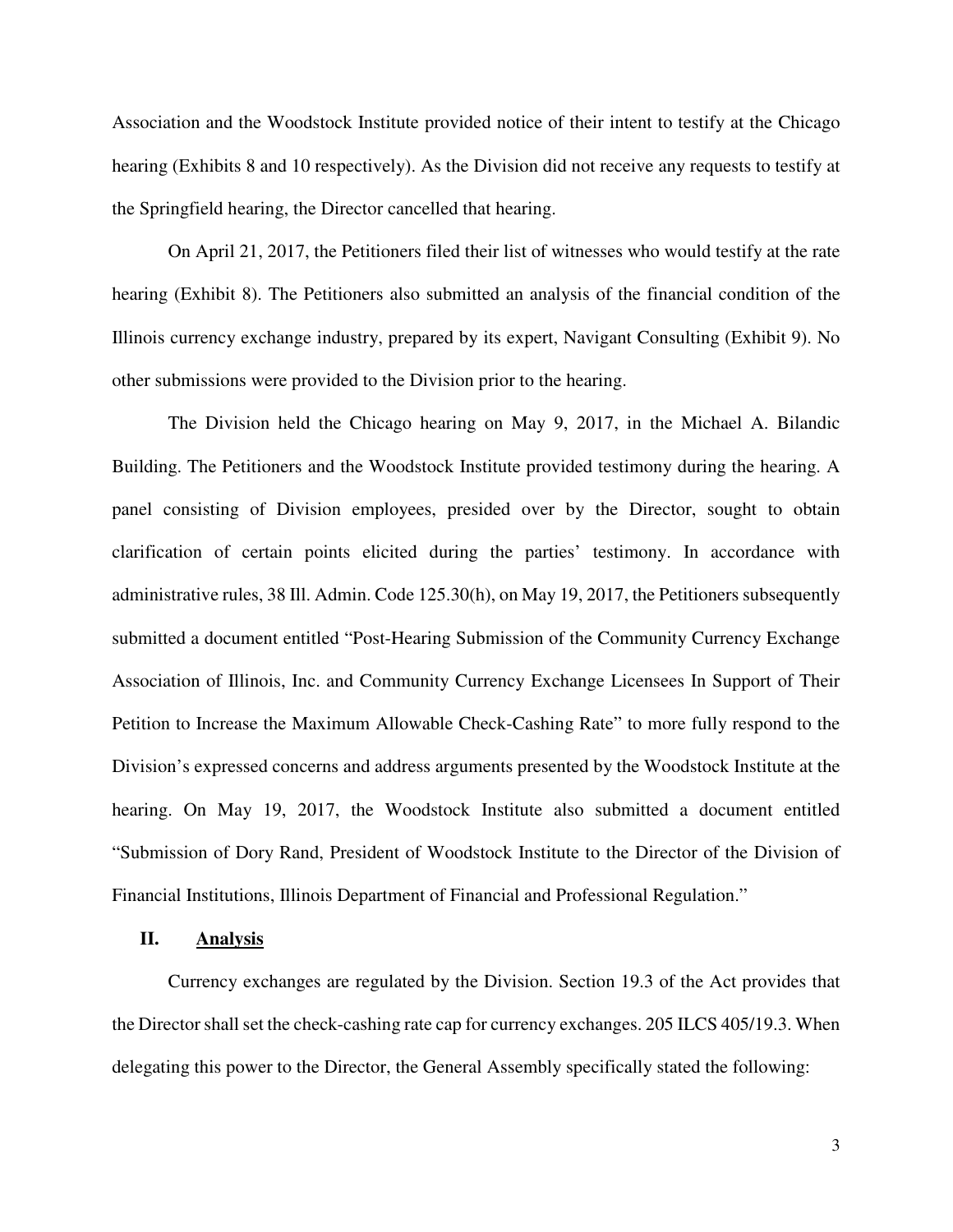The General Assembly hereby finds and declares: community currency exchanges and ambulatory currency exchanges provide important and vital services to Illinois' citizens. In so doing, they transact extensive business involving check cashing and the writing of money orders in communities in which banking services are generally unavailable. Customers of currency exchanges who receive these services must be protected from being charged unreasonable and unconscionable rates for cashing checks and purchasing money orders.

205 ILCS 405/19.3.

Moreover, the General Assembly has clearly stated that "it is in the public interest to promote and foster the community currency exchange business and to insure the financial stability thereof." 205 ILCS 405/4.1. Therefore, in setting a check-cashing rate cap, the Director must balance his mandate to protect consumers of currency exchanges with the preservation of the currency exchange industry's financial stability in an effort to ensure that currency exchanges can continue to provide check-cashing services to Illinois citizens. In doing so, the General Assembly instructed the Director to consider the following six factors when setting new check-cashing rate caps:

- 1) Rates charged in the past for the cashing of checks by community and ambulatory currency exchanges.
- 2) Rates charged by banks or other business entities for rendering the same or similar services and the factors upon which those rates are based.
- 3) The income, cost, and expense of the operation of currency exchanges.
- 4) Rates charged by currency exchanges or other similar entities located in other states for the same or similar services and the factors upon which those rates are based.
- 5) A reasonable profit for a currency exchange operation.
- 6) Rates charged by the United States Postal Services for the issuing of money orders and the factors upon which those rates are based.<sup>2</sup>

205 ILCS 405/19.3(B)(1)*.* 

 $\overline{a}$ 

<sup>&</sup>lt;sup>2</sup> The Petition does not seek an increase in the allowable rates for issuing money orders; thus, this factor will not be considered in the Division's overall analysis of the Petition.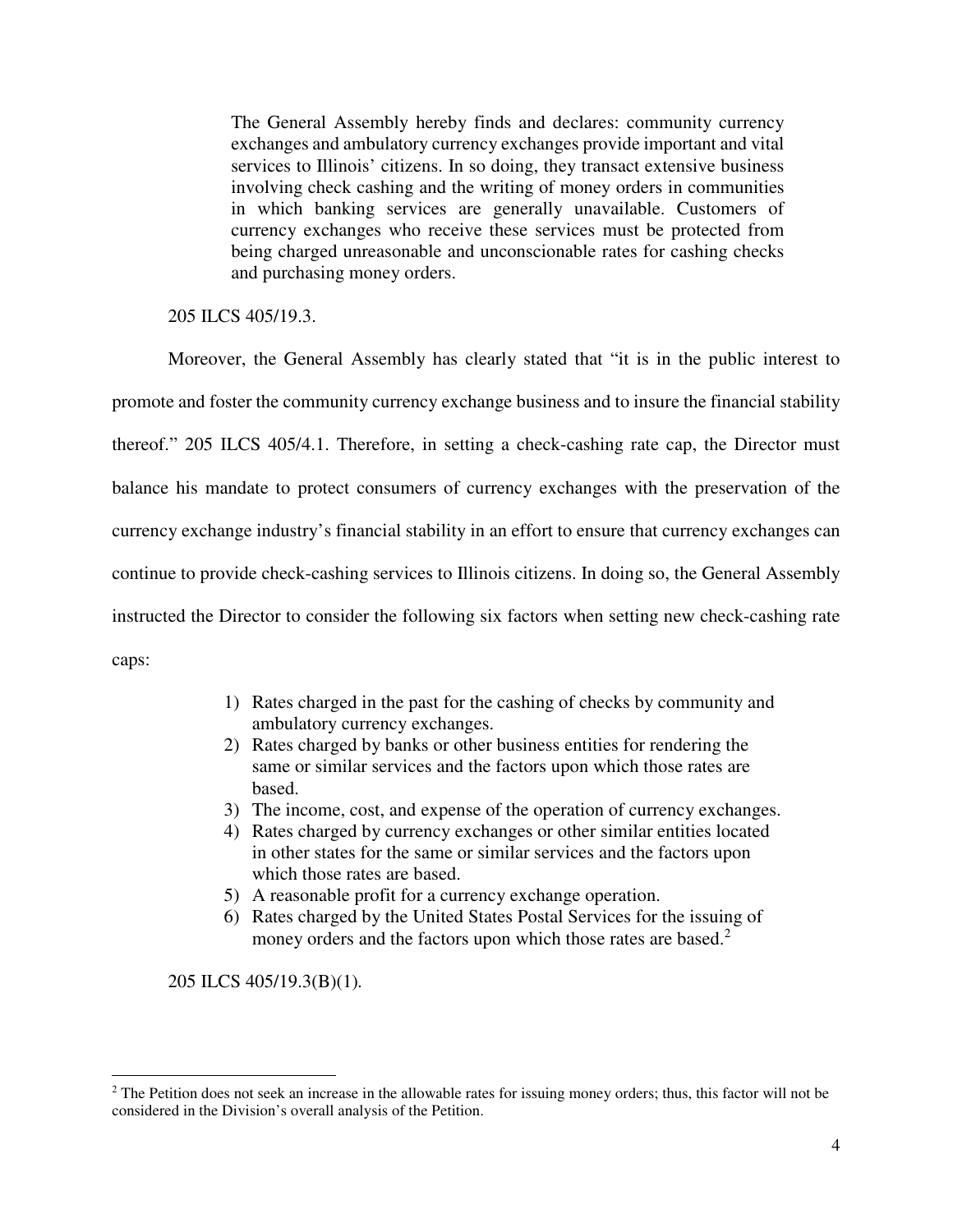In considering these factors, and pursuant to Section 16 of the Act, the Division must rely upon documents submitted by the community currency exchanges, audit or examination reports of currency exchanges prepared by the Division, and "generally recognized technical facts" within the Division's knowledge and expertise that relate to community currency exchanges. Additionally, the Division should consider the oral and written submission of all interested parties. 38 Ill. Admin. Code 125.30(c). Each of the five relevant factors mentioned above will be considered in turn.

### **1) Rates charged in the past for the cashing of checks by community and ambulatory currency exchanges.**

In 1979, the General Assembly authorized the Director to set check-cashing rate cap schedules. After a hearing in 1980, the first check-cashing rate cap schedule was established and took effect on January 1, 1981, at 1.1% of the check amount plus a \$0.75 transaction fee. The check-cashing rate cap schedule has been periodically amended since that time.

In 1985, after receiving a verified petition from the currency exchange industry, the Division conducted a ratemaking hearing and decided the check-cashing rate cap would be raised to 1.2% of the amount of the check, plus a \$0.90 transaction fee. This check-cashing rate cap became effective on July 1, 1986.

The currency exchange industry again petitioned the Director for an increase in the checkcashing rate cap in 1995. After the public hearings convened in 1996, the Director established the check-cashing rate cap at 1.4% of the face amount of the check plus a transaction fee of \$0.90 for all checks \$500 or less and 1.85% of the face amount of the check for all checks above \$500. This rate became effective on January 1, 1997.

On November 6, 2006, the currency exchange industry, led by the Association, filed a petition for a check-cashing rate cap increase at a base rate of \$1.00 per check, plus 1.4% of the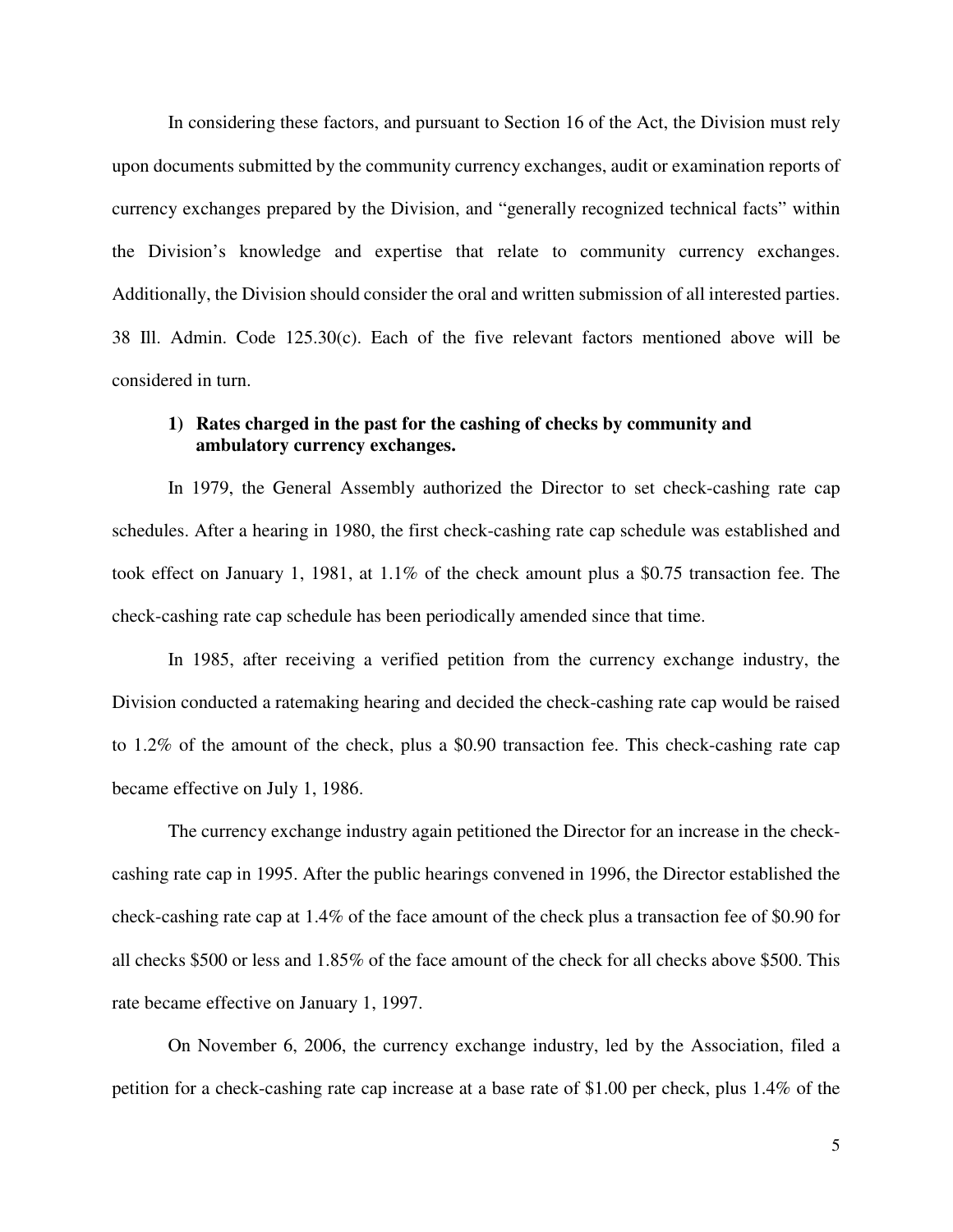check amount for checks up to \$100 and 2.75% of the check amount for checks over \$100. In addition, the Association requested these check-cashing rate caps be adjusted annually upward based on increases in the Consumer Price Index ("CPI"). Following the hearings in 2007, it was determined that the CPI adjustment factor would not be adopted as it was contrary to the legislative intent and the public interest set forth in the Act. It was concluded that the check-cashing rate cap for Illinois currency exchanges would be set at 1.4% of the face amount of the check for checks \$100 or less, plus a \$1.00 transaction fee and 2.25% of the amount of checks above \$100. These check-cashing rate caps became effective December 21, 2007, and remain in effect today. A summary of the check-cashing rate caps charged by Illinois currency exchanges is shown in the table below. There has been a very gradual increase in the check-cashing rate caps over the 37 years that the Division has been regulating check-cashing rate caps; in the past ten years, the checkcashing rate caps have not changed.

| <b>Petition Date</b> | Proposed/Requested Rate Increase        | <b>DFI Approved Rate</b>         | <b>Effective Date of Rate Increase</b> |
|----------------------|-----------------------------------------|----------------------------------|----------------------------------------|
| 1980-Initial Year    |                                         | 1.1% plus \$0.75 transaction fee | January 1, 1981                        |
| 1985                 | 1.25% plus \$1.00 transaction fee       | 1.2% plus \$0.90 transaction fee | July 1, 1986                           |
| 1995                 | 1.4% plus \$0.90 transaction fee for    | 1.4% plus \$0.90 transaction fee | January 1, 1997                        |
|                      | checks \$0.00-\$300.00                  | for checks \$500.00 or less      |                                        |
|                      | 2.25% for checks \$300.01-\$1,000.00    | 1.85% for checks \$500.00 and    |                                        |
|                      |                                         | above                            |                                        |
|                      | 2.50% for checks above \$1,000.00       |                                  |                                        |
| 2006                 | 1.4% plus \$1.00 transaction fee for    | 1.4% plus \$1.00 transaction fee | December 21, 2007                      |
|                      | checks up to \$100.00                   | for checks up to \$100.00        |                                        |
|                      | 2.75% for checks over \$100.00          | 2.25% for checks above \$100.00  |                                        |
|                      | Annual upward adjustment based          | Annual CPI adjustment not        |                                        |
|                      | on increases in the CPI                 | adpoted                          |                                        |
| 2017                 | 2.50% for checks up to \$1,250.00       |                                  |                                        |
|                      | 3.00% for checks \$1,250.01 and up      |                                  |                                        |
|                      | \$1.00 transaction fee still applies to |                                  |                                        |
|                      | checks \$100.00 or less                 |                                  |                                        |

## **2) Rates charged by banks or other business entities for rendering the same or similar services and the factors upon which those rates are based.**

In both the Petition and its supporting documents provided in the Appendix, the Petitioners

point out the check-cashing rates charged by banks in comparison to the check-cashing rates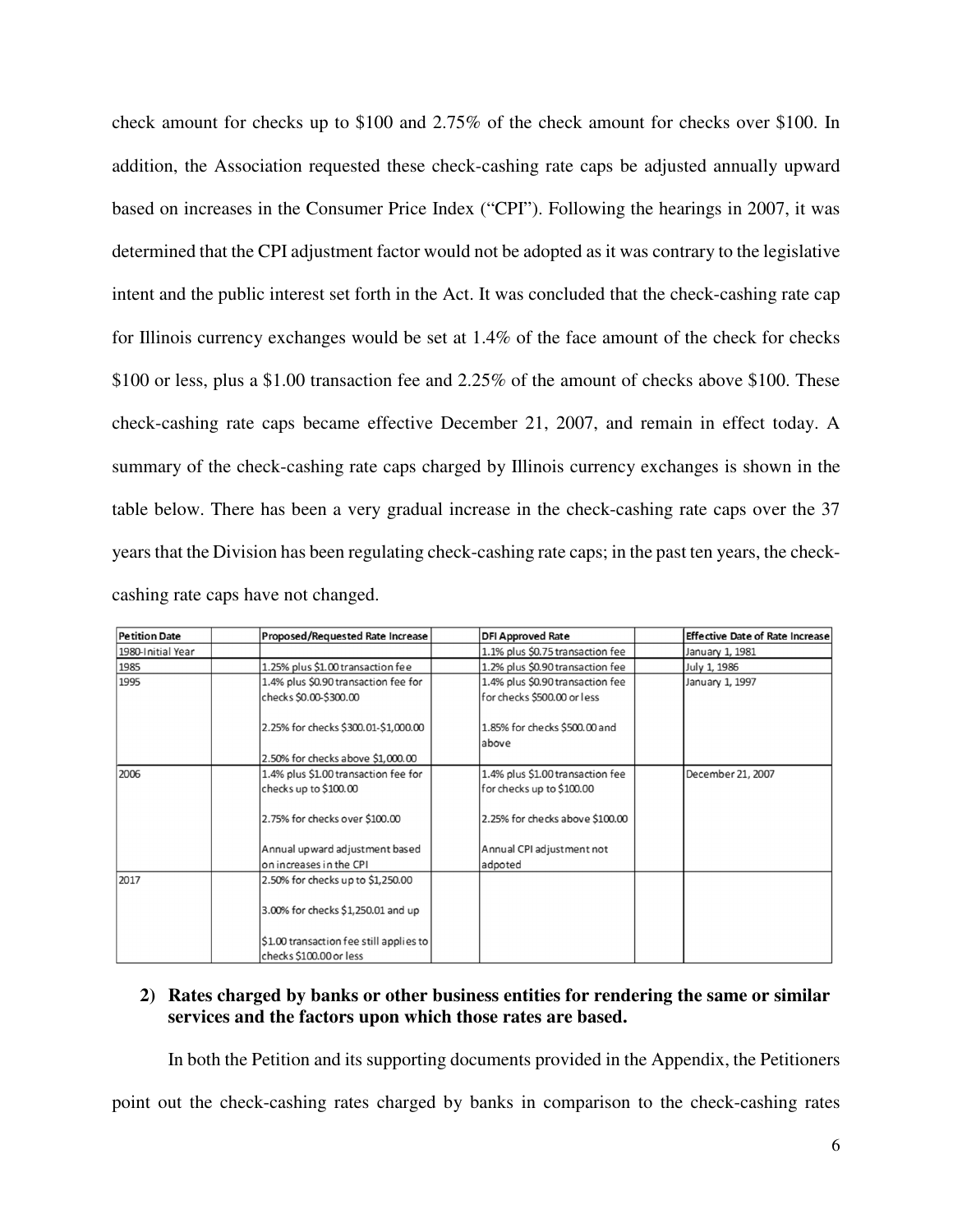charged by currency exchanges. The Association provided the Division with Appendix Tab 8, displaying the top 20 U.S. Banks, to determine their non-customer check-cashing policies, as well as Appendix Tabs 9-11 to demonstrate the policies of specific Illinois banks. A survey was taken of 30 banks within Illinois, comprised of both national banks with branches in Illinois and Illinois banks, with the results displayed in Appendix Tab 12:

- 27 banks surveyed only cashed checks that were drawn on their bank for noncustomers and refused to cash government issued checks. The check-cashing fees charged by these banks varied or was a flat fee.
- Three banks cashed checks for non-customers and had a tiered fee schedule ranging from 1.00% to 4.00% with a minimum fee of \$2.00 and a maximum fee of \$25.00.

The Petitioners point out that both national banks with Illinois branches and Illinois banks are not restricted by federal or state laws or regulations on what they can charge non-customers for check-cashing. The Division independently verified the Petitioner's analysis, and it should be noted that while national banks with Illinois branches and Illinois banks are not restricted by regulations on what they can charge non-customers for check-cashing, the vast majority of these banks have ceased check-cashing for non-customers, as Illinois banks are not statutorily required to cash checks for non-customers. Additionally, the majority of the banks that will cash noncustomer checks charge a flat fee or a percentage of the face amount of the check. As such, there is no consistency in the structure or amount of check-cashing fees charged by banks where checkcashing services are provided to non-customers. Further, the check-cashing rates charged by banks are often provided to allow a non-customer to transact with an existing customer of the bank or are typically designed to incentivize non-customers to become customers of the bank, thus allowing banks to cross-sell their other products or services. Accordingly, it is difficult to draw direct comparisons between the check-cashing rates charged by banks versus the check-cashing rates charged by currency exchanges.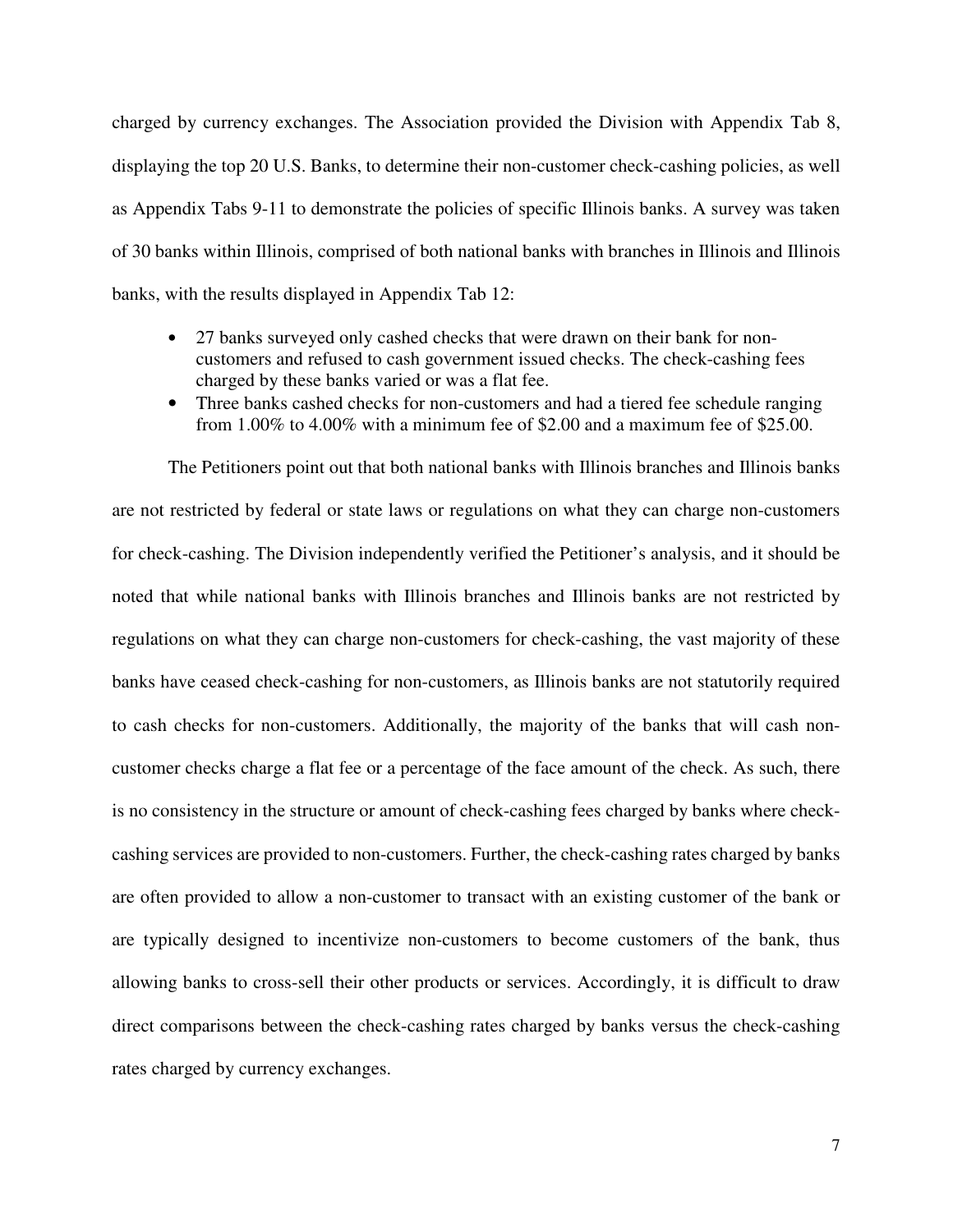Other business entities, such as grocery stores and "big box" retailers, may cash checks as an ancillary service to their main business operations or, in other words, when such check-cashing is incidental to the business of the merchant. As noted in Appendix Tab 17, the Petitioners surveyed 45 grocery and "big box"/retail stores:

- 17 stores surveyed offered check-cashing services.
- The terms and check-cashing fees for these entities varied widely and included flat fees, company check-cashing enrollment plans, and percentages of the check amount, sometimes as low as 1.00%.

The Division independently verified the Petitioners' analysis, and it is difficult to draw clear or direct comparisons as to the check-cashing rates charged by grocery stores and major retailers versus the check-cashing rates charged by Illinois currency exchanges. While checkcashing services are offered as an incidental service to the retailers' main business<sup>3</sup>, check-cashing is the primary business for currency exchanges and generates approximately 50% of their total revenue.

### **3) The income, cost, and expense of the operation of currency exchanges.**

The Petitioners argue that, through a multitude of changes in the financial services industry, currency exchanges have seen an increase in certain expenses and a decrease in total income since the check-cashing rate caps were last amended in 2007. Tables A-M (the "Tables") in the Petition are derived from the Division's annual consolidated reports of financial information reported by all Illinois currency exchanges for the years 2008-2015. (See Appendix Tab 6.) It is the Association's intent to display an industry in serious decline and stagnation over the 8-year period in 12 categories of financial and operating performance.

l

<sup>3</sup> Under the Illinois Check Cashing Act, 815 ILCS 315/1, *et seq.*, grocery stores and major retailers may only offer check cashing services if such services are incidental to its business. Further, the rate charged for this incidental check-cashing shall not exceed the greater of \$.50 or 1.00% of the face amount of the check. 815 ILCS 315(2).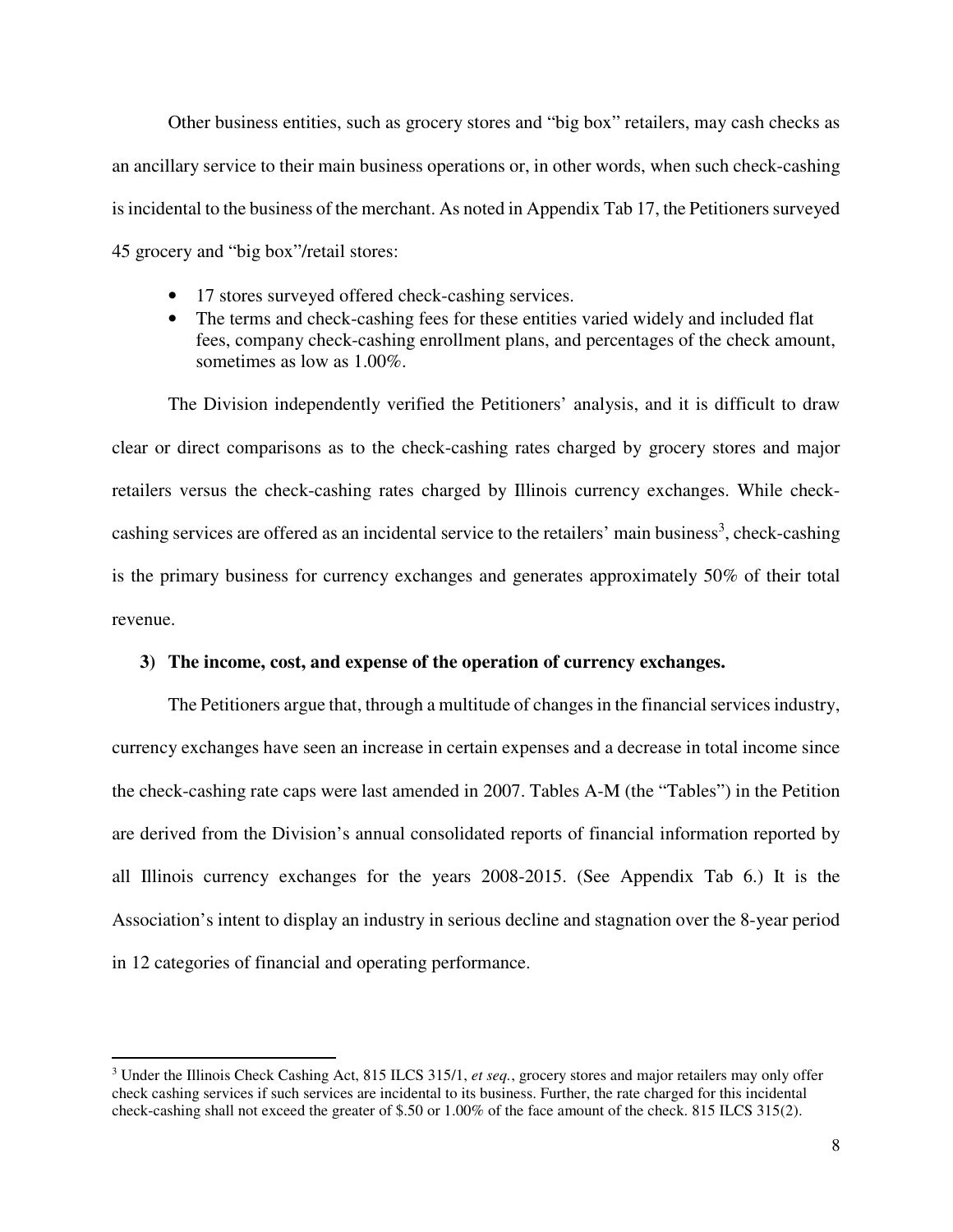The Woodstock Institute points to the industry's own testimony that the decrease in profits is attributable to both income tax preparation companies and the increase in direct deposits. Income tax companies now offer taxpayers the ability to receive their income tax refund on pre-paid cards. Further, employers can now pay employees by directly depositing their paychecks on to pre-paid cards. As a result, currency exchanges have lost a significant amount of customers as these customers can now receive their tax refunds and paychecks without having to use a currency exchange to cash their checks.

The Woodstock Institute also contends the Petitioners' argument regarding the risk of cashing personal checks can be used as evidence to show why government-issued and payroll checks, that carry little or no risk, should not be subject to a check-cashing rate cap increase. This is contrary to the totality of the Petitioners' testimony at the hearing. The Petitioners point out many factors that have contributed to the decline in profits, including increased government regulation and increased costs to comply with Bank Secrecy Act and Anti-Money Laundering reporting requirements.

An analysis of the Division's annual reports for Illinois currency exchanges corroborates the Petitioners' findings indicating a decline in revenue, primarily from a steady decrease in checkcashing fee income, along with an increase in expenses and costs on a per currency exchange store basis. Check-cashing revenue has generally been the currency exchanges' primary revenue, making up approximately 66% of their aggregate revenue in 2008. However, by 2015, checkcashing only generated about 50% of their aggregate revenue. This is primarily the result of a substantial decline in the number of checks cashed by Illinois currency exchanges, as the number of checks cashed has declined by approximately 40% (or a decrease of 7.3 million checks) from 2008-2015. Additionally, when analyzing the Profit and Loss Statements of the Illinois currency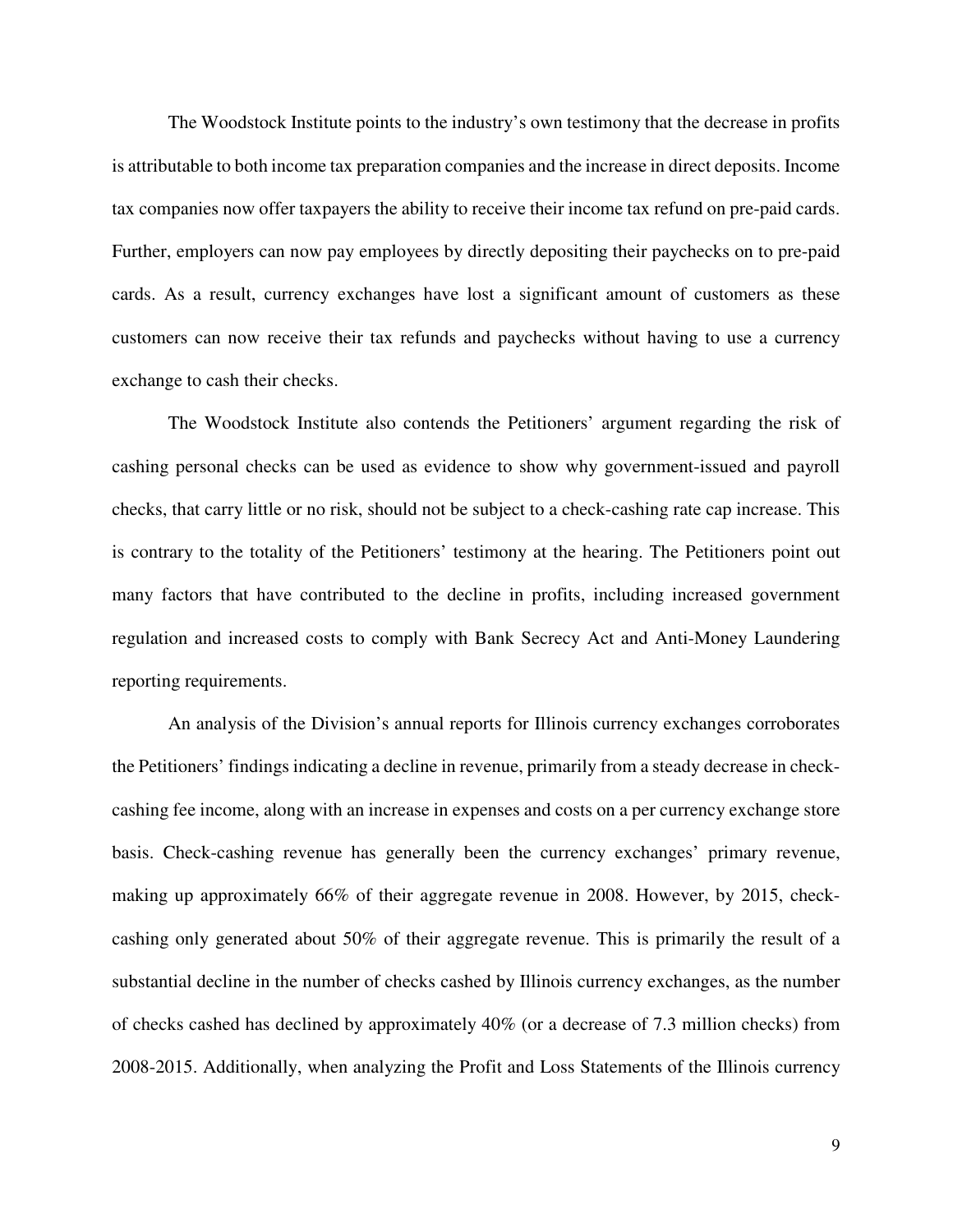exchanges from 2008-2015, there has been an average decline of 23% of check-cashing revenue per store and a 45% decline in net revenue per store. Technological advances have led to a steady and rapid decrease in the volume of printed checks as more customers are switching to pre-paid general purpose cards. A 2016 Federal Reserve Payments Study indicates that the annual number of check payments is declining at 0.8 billion checks each year, and nearly 25% of consumers owned at least one general purpose pre-paid card in 2013 resulting in \$9.9 billion pre-paid card transactions. (See A Federal Reserve System Publication 2016, *The federal Reserve Payments Study 2016*, www.federalreserve.gov.) As a result, there is a declining need for a physical checkcashing location.

Coinciding with this loss of revenue, currency exchanges are also seeing increases in expenses and costs on a per store basis. These expenses include, but are not limited to, an increase in the cost of healthcare premiums and salaries for currency exchange employees. Further, everincreasing or changing regulations lead to rising compliance costs in efforts to implement the necessary employee training, monitoring and reporting of customers and documents, and additional auditing for governmental entities and the banks with whom currency exchanges conduct business (testimony on rising compliance costs was given by a compliance officer for West Suburban Currency Exchanges). The Profit and Loss Statements of the Illinois currency exchange industry as a whole show an average of a 6% increase in expenses per store from 2008- 2015. Overall the combination of increased expenses and declining net revenue has resulted in a loss of 159 currency exchanges from 2008-2015.

### **4) Rates charged by currency exchanges or other similar entities located in other states for the same or similar services and the factors upon which those rates are based.**

The Petitioners provided a chart (see Appendix Tab 7) developed by the Financial Services Centers of America, Inc. summarizing the rates charged to cash checks in states that regulate and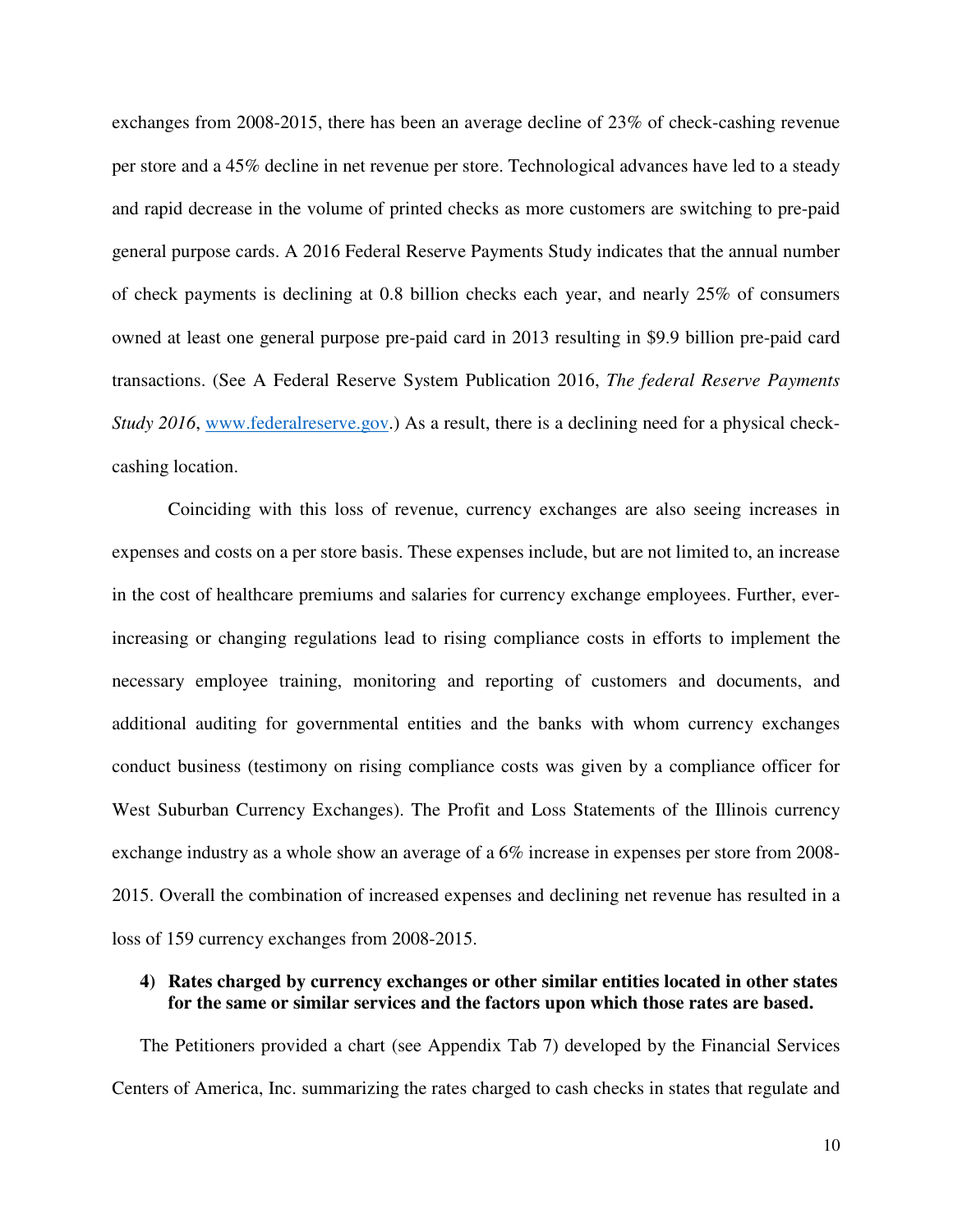license check-cashers (the "Fee Chart"). According to the Fee Chart, 27 of the 32 jurisdictions regulating check cashers have established check-cashing rate caps exceeding the rates currently in effect in Illinois and the rates proposed by the Association. It should also be noted that 18 states do not regulate currency exchanges or check cashers. In these 18 states, the market dictates the check-cashing rates and fees. The Division independently verified the check-cashing rates of other states by conducting its own survey of several of Illinois' surrounding states, as well as several comparable states nationwide and Washington, D.C, as displayed in the table below.

The verified information contained in both the Fee Chart and the Division's table provides a detailed look at how Illinois' check-cashing rates compare to other states. Additionally, this information allows the Division to consider other important factors, such as the additional services provided by currency exchanges outside of Illinois. Nine of the 12 states independently surveyed by the Division allowed check-cashers to offer lending in the form of payday loans, title loans, or installments loans; four states allowed check-cashers to offer automotive and/or rental insurance; and other states allowed such services as business loans, payroll advances, and pre-paid/pay-asyou-go cell phones and plans. A review of the data for states other than Illinois indicates that in addition to currency exchanges charging higher check-cashing rates, these currency exchanges are also selling other products or services to generate income.

The Woodstock Institute reported that of the 25 states that cap the rates on check-cashing, Illinois is one of only four states that did not stratify rates based on the type of check. Appendix Tab 7 shows that 21 states allow a different rate for cashing different types of checks, such as government, personal, and payroll checks in an effort to compensate currency exchanges for the inherent risk associated with each. For example, South Carolina caps check-cashing rates for government-issued and printed payroll at 2.00% and allows 7.00% for other checks, such as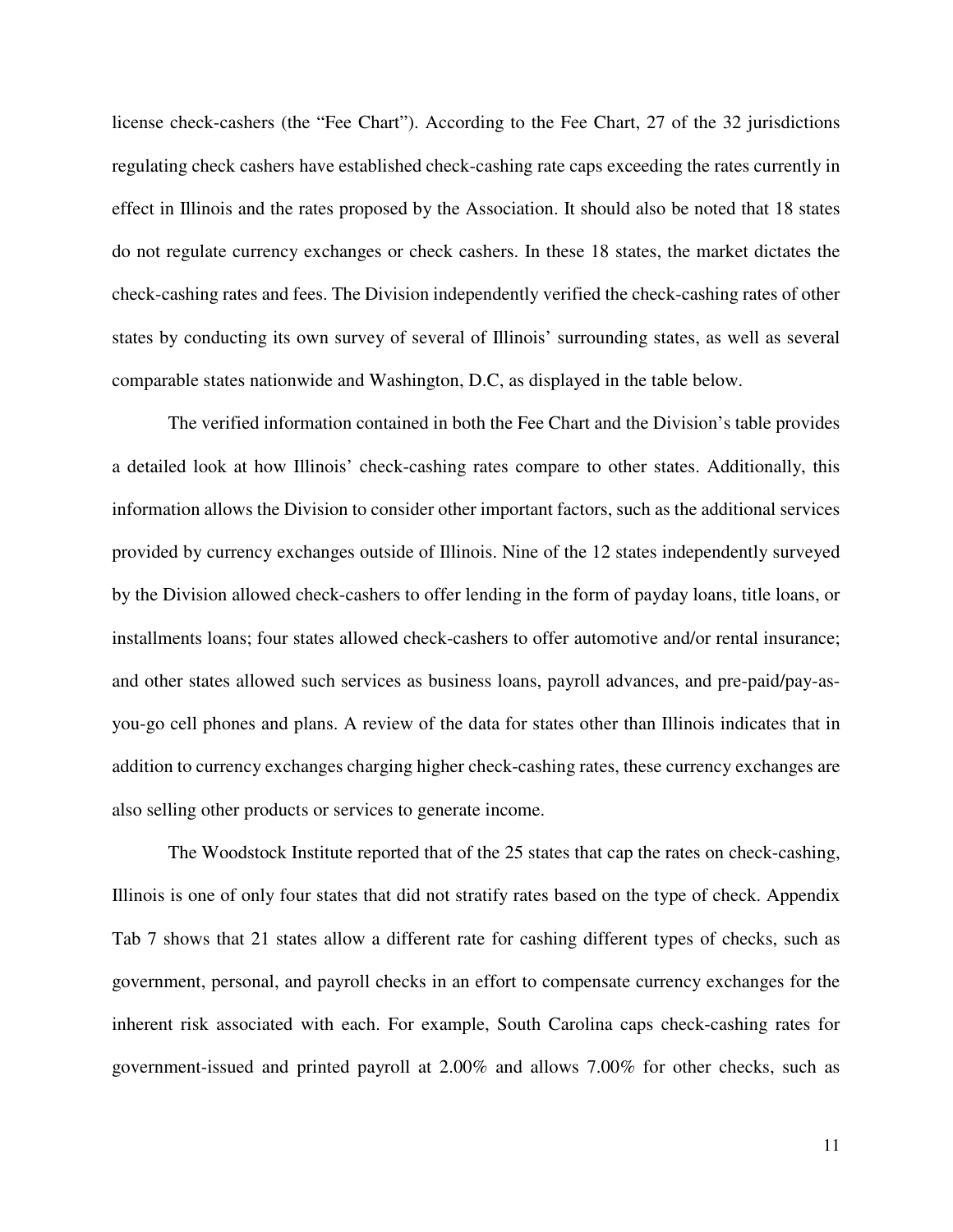personal checks. New York permits 2.03% for all types of checks, and West Virginia allows 1.10% or \$1.00, whichever is greater, on all types of checks. These figures put New York and Virginia at the bottom of the check-cashing rate spectrum. Further, nine states have adopted a fee structure that charges 3.00% for cashing government checks, 10.00% for cashing personal checks, and 5.00% for cashing payroll checks. The Division independently verified this information in Appendix Tab 7.

| <b>Surrounding States</b>      |                                                                                                   | <b>Check Cashing Fees</b>                                                                                                                                                                                                                                         |                                                                                                                                                                           |                                                                                                              |  | Notable Exemptions/Additional Service<br><b>License or Registration Required</b> |                                                         |                                                                                                                                                                         |      |  |  |
|--------------------------------|---------------------------------------------------------------------------------------------------|-------------------------------------------------------------------------------------------------------------------------------------------------------------------------------------------------------------------------------------------------------------------|---------------------------------------------------------------------------------------------------------------------------------------------------------------------------|--------------------------------------------------------------------------------------------------------------|--|----------------------------------------------------------------------------------|---------------------------------------------------------|-------------------------------------------------------------------------------------------------------------------------------------------------------------------------|------|--|--|
|                                | <b>Public Assistance/</b><br>Social Security/Other<br><b>Government Checks</b>                    | Personal                                                                                                                                                                                                                                                          | <b>Other Checks (Payroll)</b><br>and Money Orders                                                                                                                         | <b>Statutorily Authorized</b><br>Account Set-Up Or<br><b>Membership Fee</b>                                  |  |                                                                                  |                                                         |                                                                                                                                                                         |      |  |  |
| Illinois                       | 1.4% of face amount<br>plus a service fee of<br>or less; 2.25% on<br>checks greater than<br>\$100 | \$1.00 on all checks \$100 \$1.00 on all checks<br>\$100 or less; 2.25%<br>on checks greater<br>than \$100                                                                                                                                                        | 1.4% of face amount 1.4% of face amount<br>plus a service fee of plus a service fee of<br>\$1.00 on all checks \$100<br>or less; 2.25% on<br>checks greater than<br>\$100 | None                                                                                                         |  | License is Required                                                              |                                                         | None                                                                                                                                                                    |      |  |  |
| Indiana                        | 5% of the face amount<br>or \$5, whichever is<br>greater                                          | 10% of the face<br>amount of a<br>personal check or<br>\$10, whichever is<br>greater                                                                                                                                                                              | 5% of the face amount<br>or \$5, whichever is<br>greater, for all other<br>checks                                                                                         | None                                                                                                         |  | License is Required                                                              |                                                         | Additonal Services Provided Include:<br>Rental/Auto Insurance<br>Payday Lending                                                                                         |      |  |  |
| lowa                           |                                                                                                   | No limits on check-cashing rates                                                                                                                                                                                                                                  |                                                                                                                                                                           | None                                                                                                         |  | No License or Permit Required                                                    | Additional Services Provided Include:<br>Payday Lending |                                                                                                                                                                         |      |  |  |
| Michigan                       |                                                                                                   | No limits on check-cashing rates                                                                                                                                                                                                                                  |                                                                                                                                                                           | None                                                                                                         |  | No License or Permit Required                                                    |                                                         |                                                                                                                                                                         | None |  |  |
| Missouri                       |                                                                                                   | No limits on check-cashing rates                                                                                                                                                                                                                                  |                                                                                                                                                                           |                                                                                                              |  | No License or Permit Required                                                    |                                                         | Additional Services Provided Included:<br>Payday/Title/Installment Lending<br>Cash-Advances<br><b>Prepaid Cards</b><br><b>Bill Pay</b>                                  |      |  |  |
| Wisconsin                      |                                                                                                   | No limits on check-cashing rates                                                                                                                                                                                                                                  |                                                                                                                                                                           | None                                                                                                         |  | License is Required                                                              |                                                         | Additonal Services Provided Include:<br>Payday/Title/Installment Lending<br>Auto Licensing<br>Cell Phone Services                                                       |      |  |  |
|                                |                                                                                                   |                                                                                                                                                                                                                                                                   |                                                                                                                                                                           |                                                                                                              |  |                                                                                  |                                                         |                                                                                                                                                                         |      |  |  |
| <b>Other Comparable States</b> |                                                                                                   |                                                                                                                                                                                                                                                                   | <b>Check Cashing Fees</b>                                                                                                                                                 |                                                                                                              |  | <b>License or Registration Required</b>                                          |                                                         |                                                                                                                                                                         |      |  |  |
|                                | <b>Public Assistance/</b><br>Social Security/Other<br><b>Government Checks</b>                    | Personal                                                                                                                                                                                                                                                          | <b>Other Checks (Payroll)</b><br>and Money Orders                                                                                                                         | <b>Statutorily Authorized</b><br>Account Set-Up Or<br><b>Membership Fee</b>                                  |  |                                                                                  |                                                         |                                                                                                                                                                         |      |  |  |
| California                     | 3% with ID or 3.5%<br>without, or \$3,<br>whichever is greater                                    | 12% of the face<br>value of a personal<br>check                                                                                                                                                                                                                   | 3% with ID or 3.5%<br>without, or \$3,<br>whichever is greater                                                                                                            | Permitted to charge no<br>more than \$10 to set-<br>up an initial account<br>and issue optional ID<br>card   |  | Permit is Required                                                               |                                                         | Additional Services Provided Include:<br>Payday/Title/Installment Lending<br>Auto Insurance<br>Payroll Advances                                                         |      |  |  |
| Florida                        | 3% or \$5, whichever is<br>greater, for state<br>public assistance or<br>social security          | 10% or \$5,<br>whichever is<br>checks                                                                                                                                                                                                                             | 5% or \$5, whichever is<br>greater, of the face<br>greater for personal amount of payment<br>instrument                                                                   | Direct costs of<br>verification, not to<br>exceed \$5, as<br>stablished by rule                              |  | License is Required                                                              |                                                         | Additional Services Provided Include:<br>Payday Loans                                                                                                                   |      |  |  |
| New York                       | commercial checks.                                                                                | 2.03% of the amount of the check, draft, or money order or \$1,<br>whichever is greater (fee is subject to annual adjustment based on<br>increase in the regional consumer price index). No fee limitation on                                                     |                                                                                                                                                                           | None                                                                                                         |  | License is Required                                                              |                                                         | Geographic Restriction: No license shall<br>be issued to an applicant for a license<br>at a location which is closer than 1,584<br>sq. ft. (3/10 mile) from an existing |      |  |  |
| Pennsylvania                   | 2.5% of the face<br>amount of government checks<br>assistance checks, if<br>valid ID submitted    | 10% for personal                                                                                                                                                                                                                                                  | 3% for payroll checks                                                                                                                                                     | A fee not to exceed<br>\$10 is permitted to<br>cover the cost of<br>investigating a new<br>customer's credit |  | No License or Permit Required                                                    |                                                         | None                                                                                                                                                                    |      |  |  |
| Texas                          |                                                                                                   | No Limits on check-cashing rates                                                                                                                                                                                                                                  | None                                                                                                                                                                      |                                                                                                              |  | No License or Permit Required                                                    |                                                         | Additional Services Provided Include:<br>Payday Lending<br>Auto Insurance                                                                                               |      |  |  |
| Washington                     |                                                                                                   | No Limits on check-cashing rates but a schedule of the fees and<br>charges for the cashing of checks, drafts, money orders, or other<br>commercial papers servcing the same purpose shall be<br>conspicuously and continuously posted in every licensed location. |                                                                                                                                                                           |                                                                                                              |  | License is Required                                                              |                                                         | Additional Services Provided Include:<br><b>Business Loans</b><br>Payday Loans                                                                                          |      |  |  |
| Washington, D.C.               | 2% of the face amount,<br>or \$3, for government<br>issued checks                                 | 10% of the face<br>amount, or \$5, for<br>personal checks                                                                                                                                                                                                         | 4% or \$5 of the face<br>amount for payroll and<br>all other checks                                                                                                       | A licensee may charge<br>a customer a one-time<br>membership fee not to<br>exceed \$5                        |  | License is Required                                                              |                                                         | Additional Services Provided Include:<br>Payday/Title/Installment Lending<br>Auto Insurance                                                                             |      |  |  |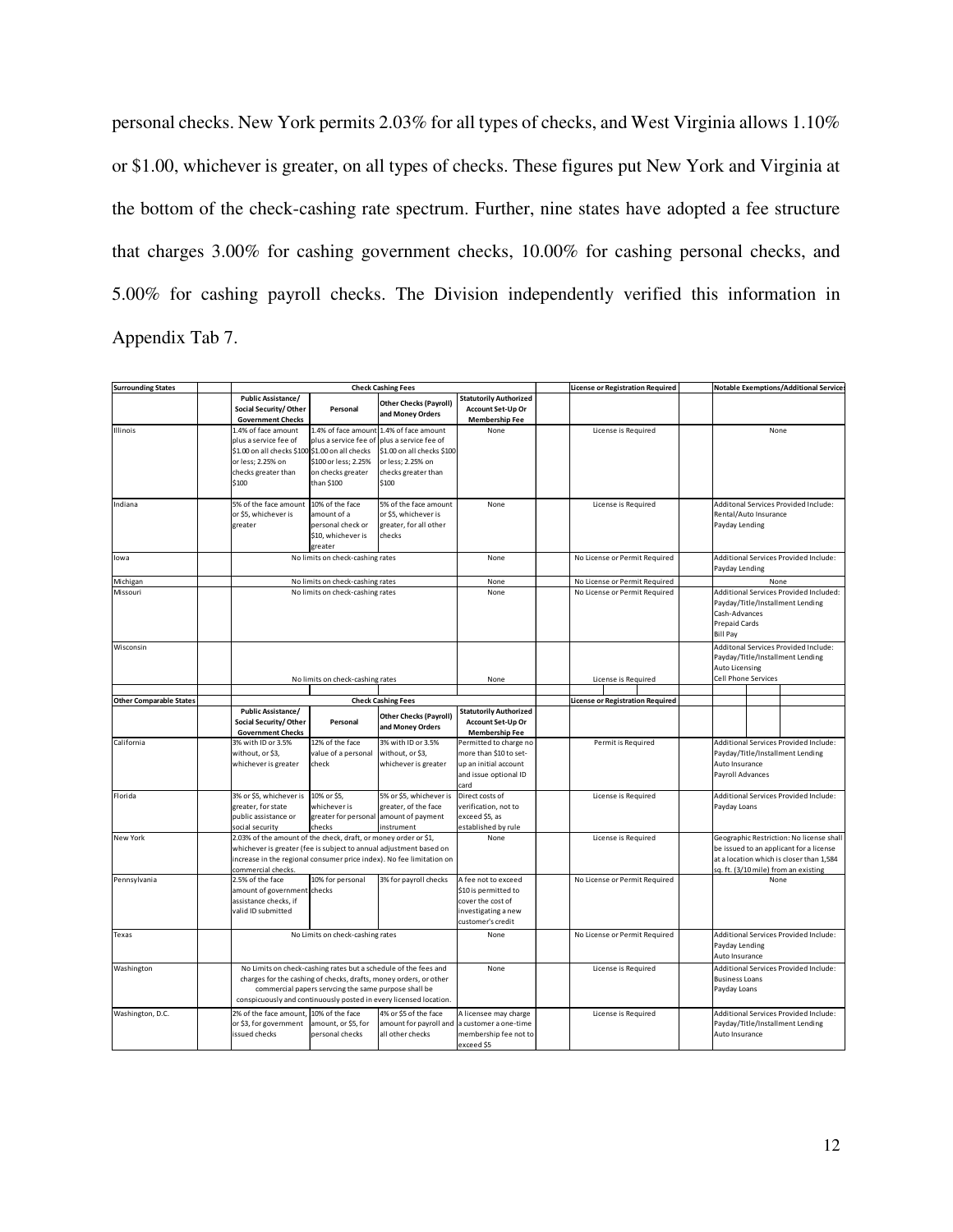#### **5) A reasonable profit for a currency exchange operation.**

In their Petition, the Association uses industry-wide aggregate data from 2008-2015 (Appendix Tab 6), as well as a comparison with other financial service businesses (Appendix Tab 19) to support the Association's assertion that Illinois currency exchanges no longer make a reasonable profit and, therefore, an increase in the check-cashing rate cap is warranted. According to the Petitioners' testimony, "a reasonable profit is one that compensates a business owner or investor commensurate with the risks which that owner or investor subjects their investment (capital)."

The Association further states that, in comparison with other financial service businesses, currency exchange owners are not earning a comparable or compensable rate of return on their investments of time and money into their currency exchanges. The Association relies heavily on the findings of Navigant, a company hired by the Association to analyze and report on the historical financial results of the conditions of Illinois currency exchanges. In nearly every metric used for financial operating measures, the data reflects that the currency exchange industry has suffered losses or been stagnant. While it is evident that a large majority of the currency exchanges' income is attributed to check-cashing fees, the question arises as to what constitutes a "reasonable profit" and will an increase in the check-cashing rate cap provide the solution. The Petitioners' argue that if the requested check-cashing rate cap increase was applied immediately, Illinois currency exchanges would generate an additional \$10 million in approximate revenue. This would increase each currency exchanges' net by an average of \$12,000 per year.

To further analyze what is considered a "reasonable profit" for the currency exchange industry, the Division considered the inherent risks of the currency exchange industry, the fixed expenses and costs that will continue to increase (and have over the past ten years), and the

13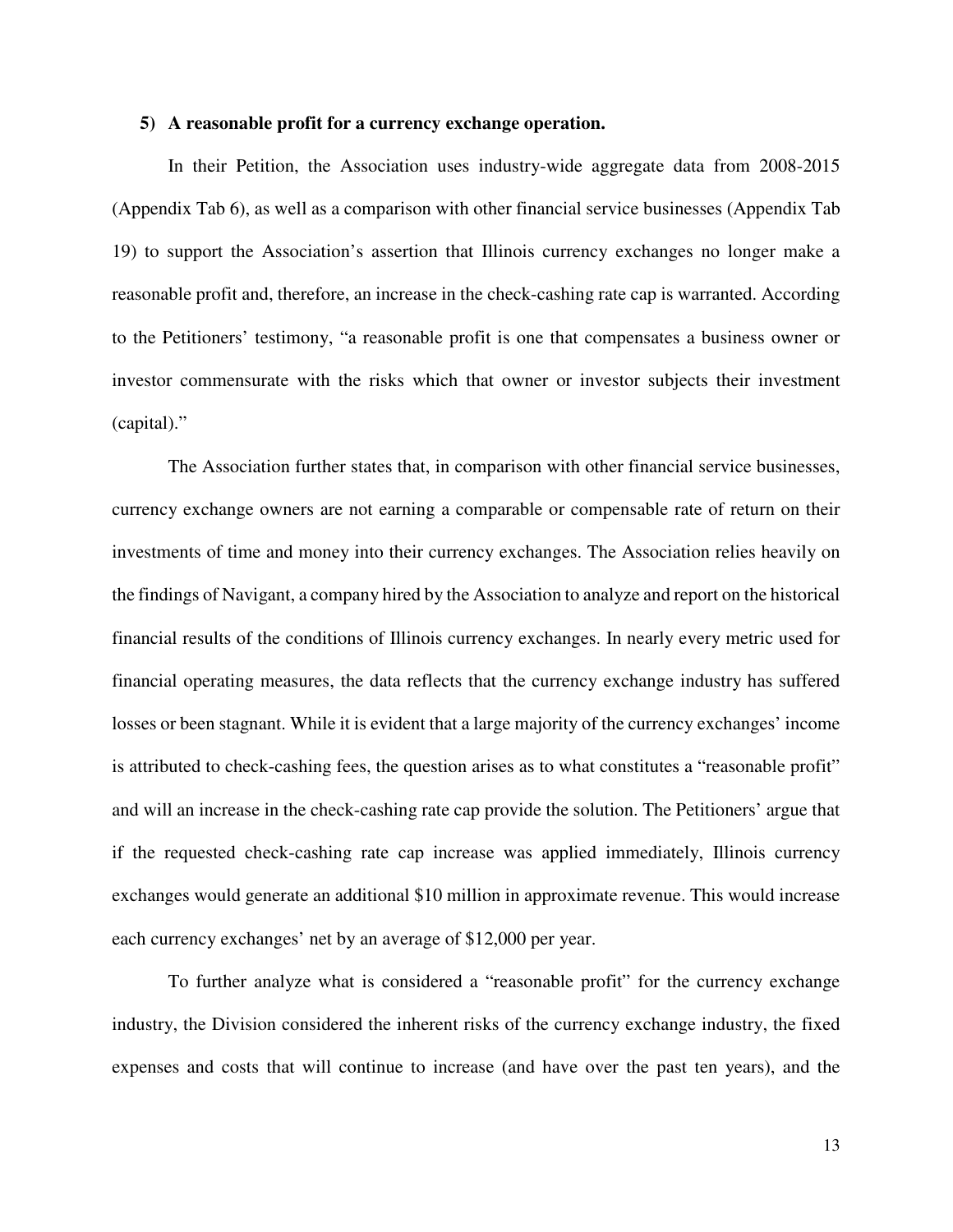investment needed to operate the currency exchanges. While many of the risks faced by a currency exchange owner are identical to those of any other small business, currency exchange owners face the added risks of check forgeries, theft, and other frauds. Further, a business owner expects to earn an annual/periodic amount equal to their operating costs plus a profit for their business. If an expected profit is not realized, then the business owner will likely invest their money in other assets that will provide a greater return, bear less risk, and increase compensation. If Illinois currency exchange owners cannot realize a profit, the result would likely be a decrease in the number of Illinois currency exchanges, and thus an increase in the number of people in unbanked communities who can no longer be served.

In an effort to determine a reasonable profit, the Division has analyzed and measured in detail the level and nature of the currency exchange industry's revenues and costs in conjunction with the Division's evaluation of the five relevant criteria required for rate setting. Throughout the Division's analysis of the above-five factors, including a detailed review of the currency exchange industry's revenues and costs, it is evident that currency exchanges are unique businesses that provide many services outside of check-cashing to many communities, yet the return on investment in this industry has diminished. If the Illinois community exchange industry is going to remain an economically viable business, it is imperative that they remain capable of achieving a "reasonable profit."

#### **III. Conclusion**

Based on the Division's consideration of the five relevant statutory criteria, the checkcashing rate cap should be increased. As expressly stated in the Act, the General Assembly has determined that currency exchanges in this state provide vital and important services to Illinois' citizens. While the currency exchange customers receiving these services must be protected from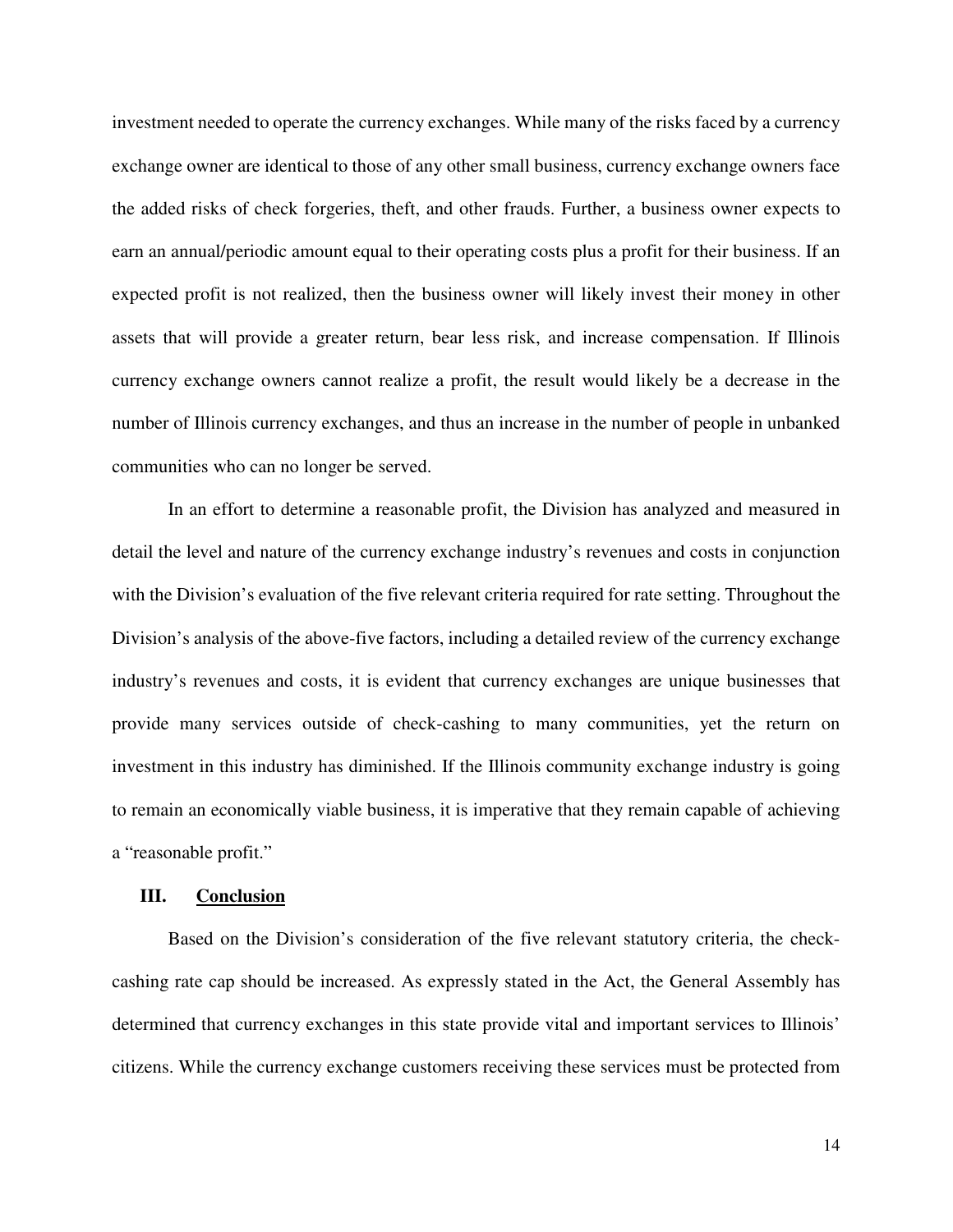being charged unreasonable rates for cashing checks, it is in the public interest to promote and foster the community currency exchange business and to ensure the financial stability thereof. The Division's focus is to create a rate environment that both allows currency exchanges to remain economically stable, thus continuing to make their services available, and protects Illinois citizens from incurring unreasonably high or unnecessary check-cashing fees.

The Petitioners have presented compelling evidence in favor of increasing the checkcashing rate cap with respect to their financial situation. First, check-cashing rate caps set historically by the Division are instructive in that they point out the periodic need for an increase in the check-cashing rate cap in order for currency exchanges to realize a reasonable rate of return, as any other business would require. Accordingly, the check-cashing rate cap increase will reflect an adequate rate to compensate Illinois currency exchanges for the changes in the nature of their business, risks involved, and related expenses while still protecting consumers from unreasonably high check-cashing fees and ensuring customers still have a non-bank option available.

Second, the check-cashing fees charged by Illinois banks or other entities cannot be directly compared to the fees charged by Illinois currency exchanges as check-cashing is incidental to the main purpose of the business of Illinois banks and other entities. These banks and entities may use check-cashing to cross-sell other products or services or to facilitate customers' purchases of goods from their stores.

Third, income and profits of currency exchanges have decreased while expenses have increased on a per store basis in recent years. The data analyzed from 2008-2015 by both the Division and the Association supports the findings that check-cashing revenue has steadily declined.